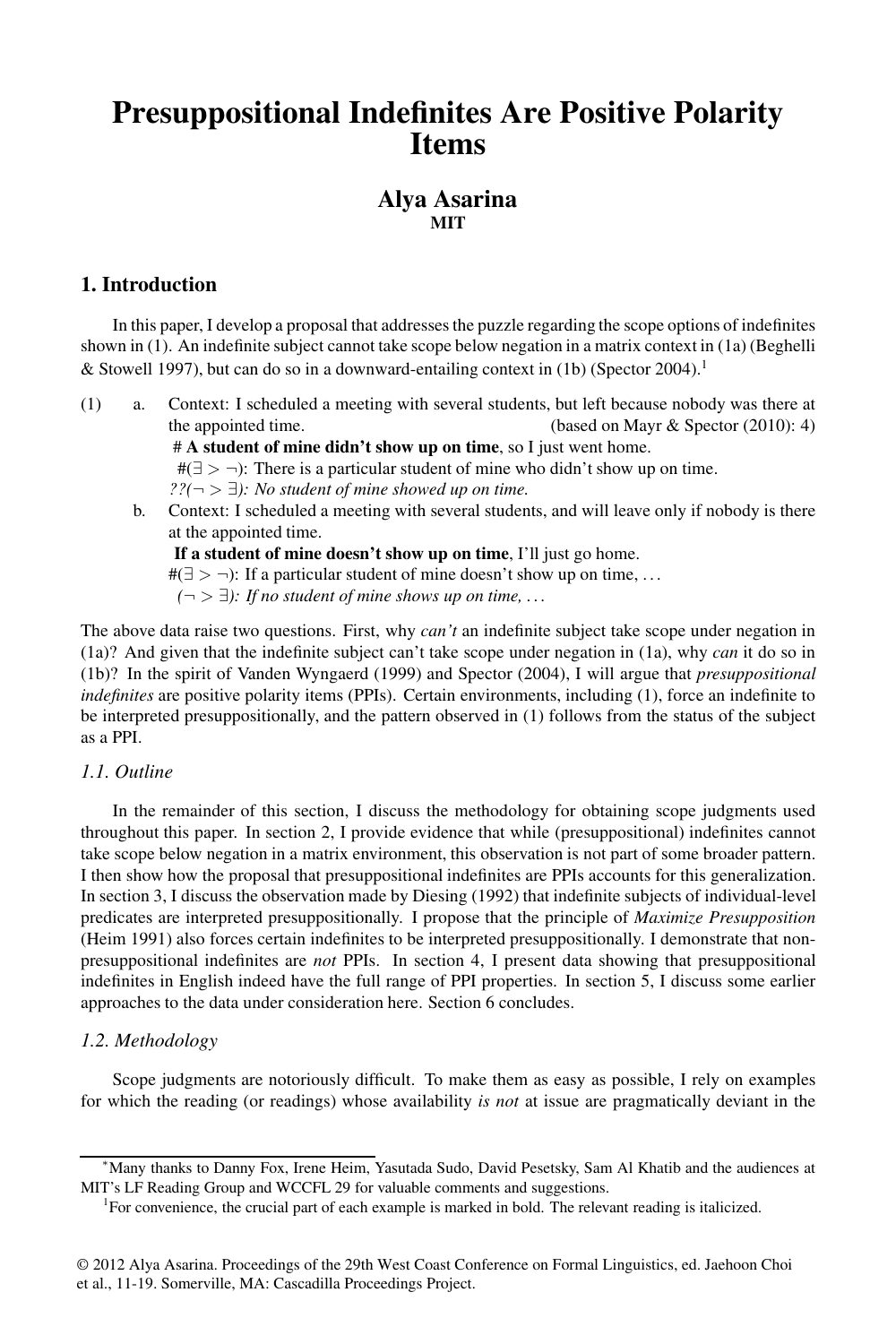given context. The reading whose availability *is* at issue is the salient reading. Consequently, the scope judgment becomes a judgment of salience. The crucial reading is available whenever the sentence is judged as salient in the given context, and absent whenever the sentence is deviant in the given context.

#### **2. The puzzle and the solution**

*2.1. The puzzle*

As seen in (1a) above, a (presuppositional) *indefinite* subject cannot take scope below *negation* in a matrix context. There are two components to making sure that this is the right generalization. First, as seen in (2), quantifiers other than indefinites *can* perfectly well take scope below negation. Second, as seen in (3), indefinites *can* take scope below non-negative quantificational elements.

- (2) **Every student of mine didn't show up on time** only Tom and Kate were there at the start of class.
	- #( $\forall$  > ¬): No students of mine showed up on time.
	- $(¬ > ∀)$ : Not all students of mine showed up on time.
- (3) Context: I want to have someone erase the whiteboard, but I don't care who does it. **A student of mine is required to erase the whiteboard** at the end of class.

 $\#(\exists > required)$ : There is a particular student of mine who is required to erase the whiteboard. #*(*required > ∃*): It is required that a student (any student) erases the whiteboard.*

The restriction against indefinites taking scope below negation cannot be subsumed under a broader generalization.

#### *2.2. The solution*

How does the proposal that presuppositional indefinites are PPIs account for the data given in (1) (repeated in abbreviated form in (4))?

(4) a. **A student of mine didn't show up on time.<br>
<b>b.** If a student of mine doesn't show up on time, ...  $\checkmark(\neg > \exists)$ **b.** If a student of mine doesn't show up on time, ...

By definition, a PPI cannot take scope directly under clausemate negation in a matrix context. However, it has been observed that embedding in a downward-entailing context, such as a conditional antecedent, allows a PPI to take scope under negation (Jespersen 1909-1949; Baker 1970). The properties of the indefinite subject in (4) are thus exactly the properties of PPIs: the indefinite subject cannot take scope under negation in a matrix context in (4a), but can do so in a downward entailing context in (4b). A parallel pair of examples with the PPI *some* is given in (5).

(5) a. Context: I scheduled a meeting with several students, but left because nobody was there at the appointed time.

# **Some student of mine didn't show up on time**, so I just went home.

 $#(\exists > \neg)$ : There is a particular student of mine who didn't show up on time.

*??(*¬ > ∃*): No student of mine showed up on time.*

b. Context: I scheduled a meeting with several students, and will leave only if nobody is there at the appointed time.

**If some student of mine doesn't show up on time**, I'll just go home.

 $#(\exists > \neg)$ : If a particular student of mine doesn't show up on time, ...

 $(¬ > ∃)$ : If no student of mine shows up on time, ...

In the next section, I turn to the distinction between presuppositional and non-presuppositional indefinites. My proposal regarding the use presuppositional indefinites correctly predicts that the indefinites in (4) must be interpreted presuppositionally, and are therefore PPIs.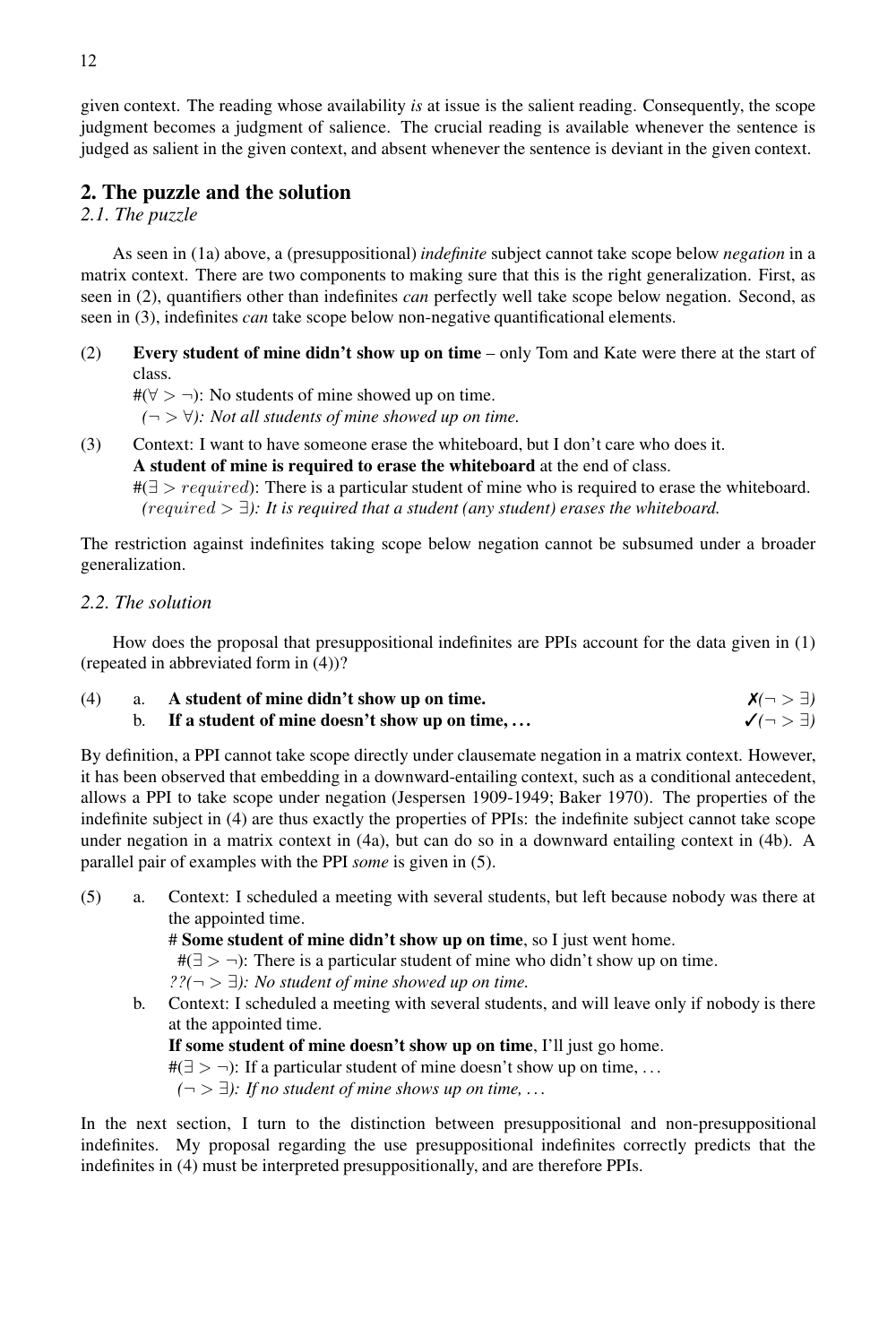## **3. Presuppositional and non-presuppositional indefinites**

*3.1. Not all indefinites are PPIs*

The indefinite subject in examples like (1a) above (shown again in (6)) cannot take scope below negation. However, this property does not extend to all indefinites, as (7) illustrates.

#### (6) **A student of mine didn't show up on time.**

\n- (7) a. **A TV wasn't purchased**, so we have to cancel our Superbowl party. 
$$
\#(\exists > \neg)
$$
: There is a particular TV that wasn't purchased.  $(\neg > \exists)$ : No TV was purchased.
\n

b. **A script hasn't been written**, so we can't shoot the movie.  $#(\exists > \neg)$ : There is a particular script that hasn't been written. #*(*¬ > ∃*): No script has been written.*

 $(\neg > \exists)$  scope is available for the subject in the examples given in (7), and is the only salient scope. What distinguishes the indefinite subjects in (7) from the indefinite subject in (6)? I propose that this is a difference of presuppositionality: the subject in (6) but not the subjects in (7) must be interpreted presuppositionally, and only presuppositional indefinites are PPIs. In order for this proposal to have predictive power, an independent way of identifying presuppositional indefinites (versus nonpresuppositional indefinites) is required, and to this I devote the remainder of this section.

#### *3.2. Identifying presuppositional indefinites*

A *presuppositional* indefinite presupposes that the set denoted by the NP complement of the existential quantifier is non-empty; a non-presuppositional indefinite does not. (I will argue below that this definition must be refined.) Diesing (1992) proposes that the indefinite subject of an individuallevel predicate is always interpreted presuppositionally. This is confirmed by von Fintel's (1998) test, illustrated in (8).

- (8) a. #I'm not sure yet whether there any mistakes at all in this book manuscript, but we can definitely not publish it **if some mistakes are major.** (von Fintel 1998: 9c)
	- b. I'm not sure yet whether there any mistakes at all in this book manuscript, but we can definitely not publish it **if some major mistakes are found.** (von Fintel 1998: 9b)

The indefinite *some (major) mistakes* in (8) is embedded in the antecedent of a conditional, which is a presupposition projection environment. In (8a), the indefinite *some mistakes* is the subject of an individual-level predicate and is thus interpreted presuppositionally. (8a) is pragmatically odd because the context explicitly denies the presupposition of the indefinite. In (8b) on the other hand, the indefinite *some major mistakes* is not the subject of an individual-level predicate, and therefore need not be interpreted presuppositionally.

Subjects of individual-level predicates are not the only indefinites that are interpreted presuppositionally. Consider how the principle of *Maximize Presupposition* (Heim 1991) applies to the interpretation of indefinites.

(9) **Maximize Presupposition**: If two items yield the same truth conditions when their presuppositions are satisfied, use the item with the stronger presuppositions if possible.

Presuppositional indefinites and non-presuppositional yield the same truth conditions when their presuppositions are satisfied. Thus, Maximize Presupposition implies that an indefinite must be used presuppositionally whenever the existence presupposition is satisfied. As discussed in more detail below, this yields the desired result that the subject in (10) must be interpreted presuppositionally, and is therefore a PPI.

## (10) **A student of mine didn't show up on time.**  $\mathsf{X}(\neg > \exists)$

However, Maximize Presupposition seems to make too strong a prediction, as (11) illustrates.

$$
\mathbf{X}(\neg > \exists)
$$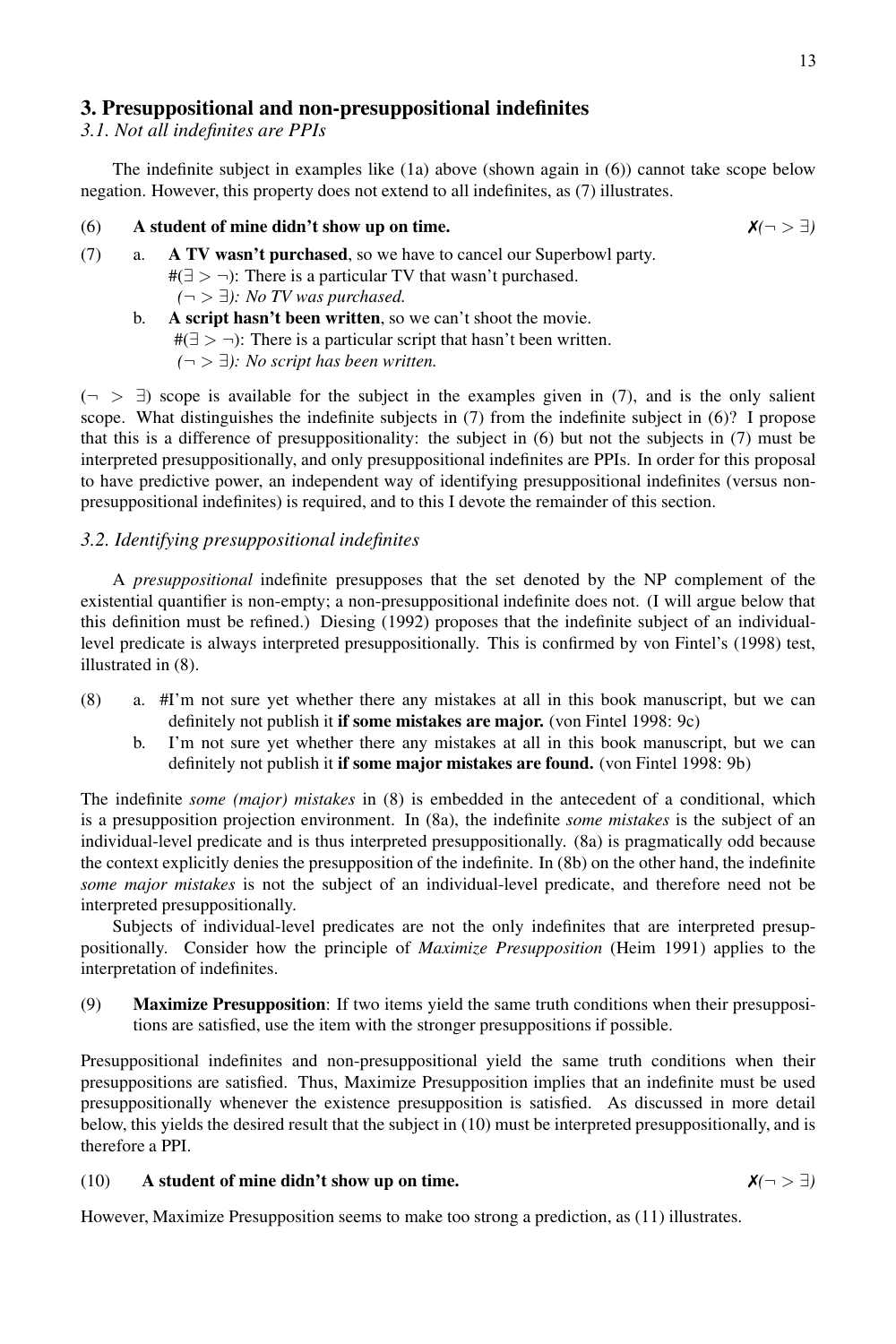(11) I don't know if there is a script, but we can't shoot the movie if **a script hasn't been written**.

In (11), von Fintel's (1998) test shows that the indefinite *a script* in the conditional antecedent can be interpreted non-presuppositionally. Yet the existence of scripts in the universe is surely part of the common ground. Maximize Presupposition should therefore force a presuppositional interpretation. However, observe that the context given in (11) actually denies the (seemingly obvious) presupposition that scripts exist. *I don't know if there is a script* is not pragmatically deviant because it is taken to be contextually restricted: the speaker doesn't know if there is a *contextually salient* script.

Intuitively, then, *a script* in the conditional antecedent in (11) is interpreted non-presuppositionally because there are no contextually salient scripts. I propose that a *presuppositional indefinite* actually presupposes that the intersection of the set denoted by the NP *with the set of salient individuals* is nonempty; a non-presuppositionalindefinite does not. Given this, Maximize Presupposition no longer makes the wrong prediction for (11): as there are no salient scripts, a presuppositional indefinite cannot be used.

#### *3.3. Only presuppositional indefinites are PPIs*

My proposal has two key pieces, given in (12a) and (12b).

- (12) a. Presuppositional indefinites are PPIs, whereas non-presuppositional indefinites are not.
	- b. An indefinite must be interpreted presuppositionally when:
		- (i) It is the subject of an individual-level predicate.
		- (ii) Maximize Presupposition forces a presuppositional interpretation.

I will now demonstrate that the proposal in (12) accounts for the data discussed above. First, recall the original puzzle presented in (1):

| (13) | a. A student of mine didn't show up on time.     | $X(\neg > \exists)$             |
|------|--------------------------------------------------|---------------------------------|
|      | b. If a student of mine doesn't show up on time, | $\checkmark$ (¬ $>$ $\exists$ ) |

The set of contextually salient students in (13) is non-empty – the sentence indicates that the speaker had scheduled a meeting with his (contextually salient) students. Consequently, the indefinite subject must be interpreted presuppositionally, and thus has the PPI properties seen in (13). On the other hand, recall that in (7) above, the indefinite subjects do *not* behave like PPIs:

(14) a. A TV wasn't purchased. b. A script hasn't been written. 
$$
\checkmark(\neg > \exists)
$$

There are no contextually salient TVs in (14a), and no contextually salient scripts in (14b). The indefinite subjects in (14) are thus interpreted non-presuppositionally, and are not PPI. It is correctly predicted that the subjects in (14) can take scope under negation.

## **4. PPI properties of presuppositional indefinites**

I have argued that presuppositional indefinites are PPIs based on the observation that they cannot take scope under negation in a matrix environment, but can do so in a downward entailing context. Given this proposal, we expect presuppositional indefinites to display other properties of PPIs as well. Szabolcsi (2004) discusses the following environments that allow PPIs to take scope below negation:

(15) A PPI cannot take scope under negation unless one of the following conditions holds:

- a. The negated clause is in a downward-entailing context (Jespersen 1909-1949; Baker 1970).
- b. The negation and the PPI are not clausemates (Ladusaw 1980).
- c. There is an intervening scopal element (Kroch 1979).

In the remainder of this section, I demonstrate that presuppositional indefinites can take scope under negation precisely in the environments described in (15), and thus behave just like other PPIs. Some previous accounts (Spector 2004; Mayr & Spector 2010) predict that subject indefinites should pattern differently from object indefinites, and I show that this is not the case. For subject indefinites, I use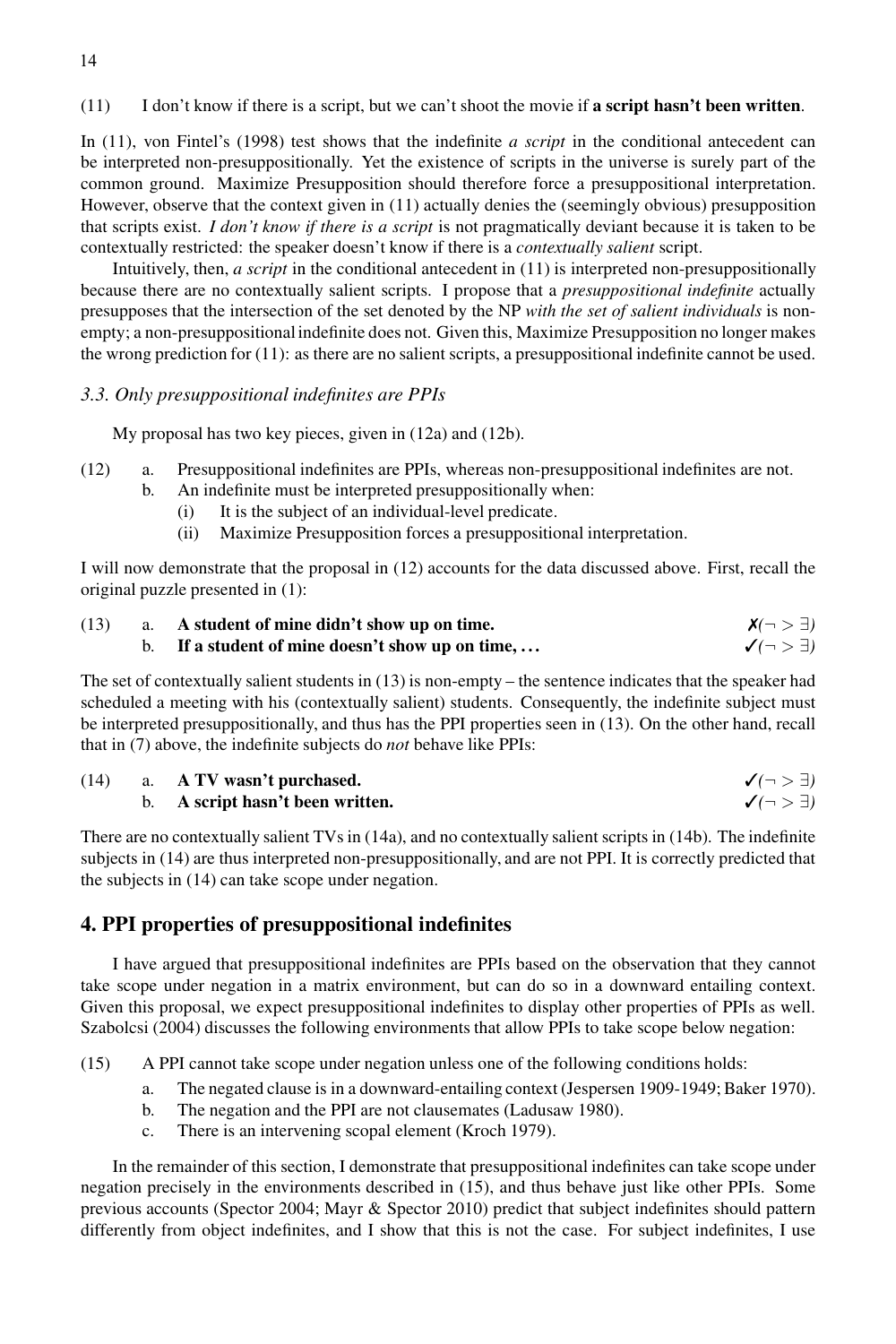individual-level predicates throughout to ensure a presuppositional interpretation. For object indefinites, I provide contexts in which Maximize Presupposition forces a presuppositional interpretation. Note that I remain agnostic as to how the properties of PPIs come about; I simply rely on the empirical generalizations made by Szabolcsi (2004) and in earlier work.

*4.1. No scope under negation (unless. . . )*

As (16) illustrates, the PPI *some* must be interpreted above clausemate negation in a matrix context.

(16) a. #John didn't call Mary – in fact, **he didn't call someone.**  $#(\exists > \neg)$ : There is somebody John didn't call. ✗*(*¬ > ∃*): John didn't call anyone.*

The same holds for presuppositional indefinite subjects, as (17) shows.

- (17) a. #Some students of mine are Russian, but **a student of mine isn't Chinese.**  $#(\exists > \neg)$ : There is a student of mine who is not Chinese. ✗*(*¬ > ∃*): No student of mine is Chinese.*
	- b. #Some students of mine are really tall, and **a student of mine isn't short.**  $#(∃ > ¬)$ : There is a student of mine who is not short. ✗*(*¬ > ∃*): No student of mine is short.*

The indefinites in (17) are subjects of individual-level predicates (*to be (not) Chinese* and *to be (not) short*), and must therefore be interpreted presuppositionally. Like the PPI *some* in (16), they cannot take scope directly under clausemate negation. For instance, (17a) is pragmatically odd because the only available reading,  $(\exists > \neg)$ , states that there is a student of mine who is not Chinese, which the preceding context already entails. The pragmatically sensible ( $\neg > \exists$ ) reading, which states that no student of mine is Chinese, is not available. The indefinite object in (18) is also unable to take scope under negation.

- (18) Context: My boyfriend will only go to a party if he knows at least a few people there. I'm going to a party with my high school friends.
	- # My boyfriend won't come to the party **he doesn't know a high school friend of mine.**

 $#(\exists > \neg)$ : There is a high school friend of mine my boyfriend doesn't know.

✗*(*¬ > ∃*): My boyfriend doesn't know any high school friends of mine.*

In the context provided in (18), there are salient individuals who are high school friends of mine, and consequently Maximize Presupposition forces the indefinite object to be interpreted presuppositionally. Thus the  $(\neg \geq \exists)$  reading, which is the only one compatible with the context, is not available in (18). Note that this reading is blocked even though it is the surface scope reading.

#### *4.2. Downward-entailing contexts*

Embedding in a downward-entailing context, such as a conditional antecedent, allows PPIs to take scope under negation, as illustrated for *someone* in (19):

(19) **If John didn't call someone,** then nobody knows where he is. #( $\exists$  >  $\neg$ ): If there is somebody John didn't call, ... #*(*¬ > ∃*): If John didn't call anyone, . . .*

Presuppositional indefinites can also take scope directly under negation in a downward-entailing environment, as illustrated for subjects of individual-level predicates in (20).

- (20) a. **If a student of mine isn't Chinese**, I won't be able to get Chinese judgments.  $#(\exists > \neg)$ : If there is a student of mine who is not Chinese,...  $(¬>∃):$  *If no student of mine is Chinese,...* 
	- b. **If a student of yours isn't short**, nobody will be able to get the pen from where it rolled. #( $\exists$  > ¬): If there is a student of yours who is not short, ...

 $(¬>∃):$  *If no student of yours is short, ...*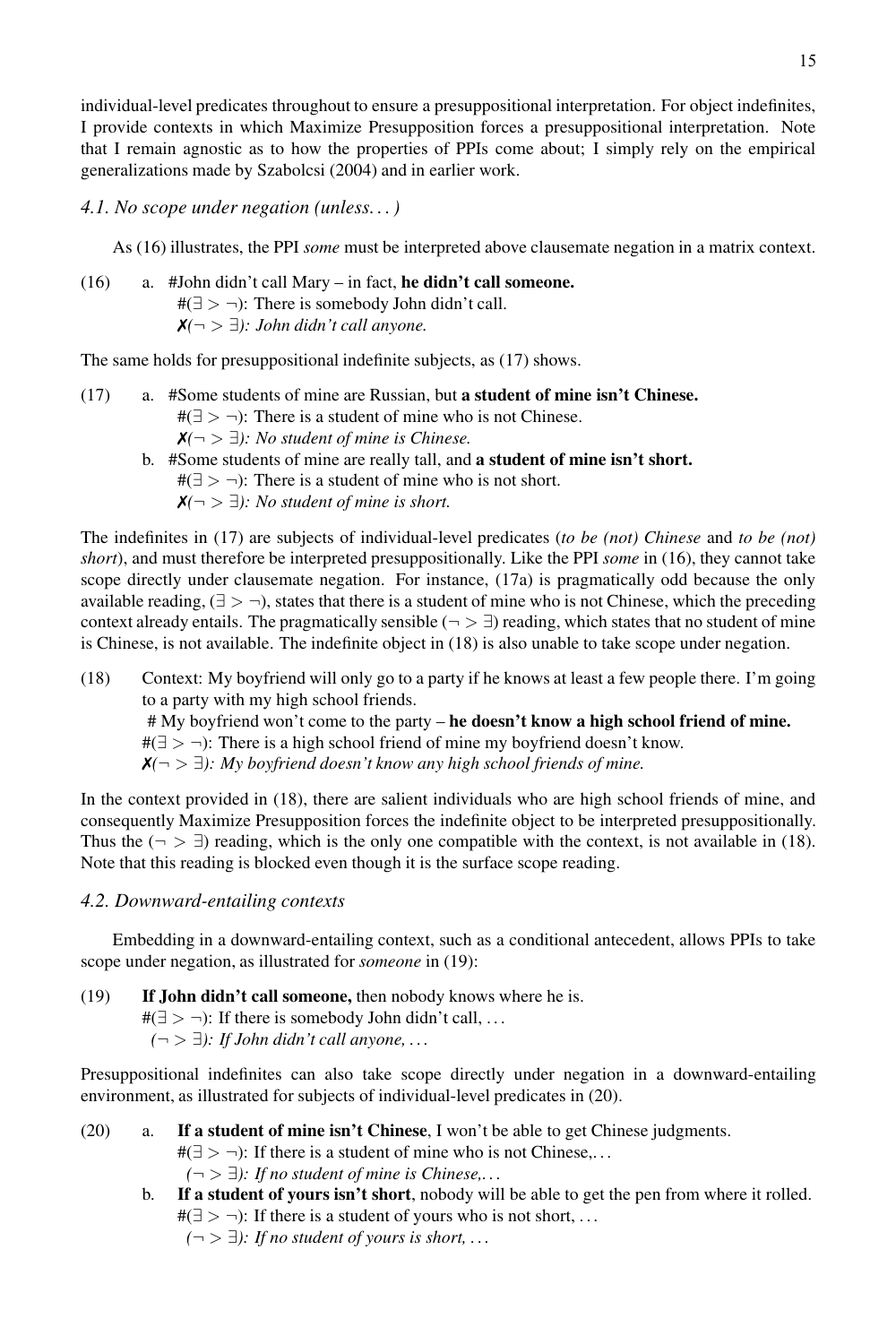The only contextually salient reading in the examples in (20) is the ( $\neg > \exists$ ) reading, and the downward entailing context makes this reading available. For example, (20a) permits the sensible interpretation that I won't be able to get Chinese judgments if no student of mine is Chinese. Availability of the  $(¬ > ∃)$ reading for presuppositional *objects* is demonstrated in (21). As in example (18) above, Maximize Presupposition forces a presuppositional interpretation of the indefinite object in the given context.

- (21) Context: My boyfriend will only go to a party if he knows at least a few people there. I'm going to a party with my high school friends. **If my boyfriend doesn't know a high school friend of mine,** he won't come to the party.  $\#(\exists > \neg)$ : If there is a high school friend of mine my boyfriend doesn't know, ... #*(*¬ > ∃*): If my boyfriend doesn't know any high school friends of mine, . . .*
- *4.3. Non-clausemate negation*

PPIs like *someone* can take scope under *non-clausemate* negation, as (22) illustrates.

- (22) a. I know that John didn't call Mary. In fact, **I don't think that John called someone.**  $#(\exists > \neg)$ : There is somebody whom I don't think that John called.  $(¬>∃): I don't think that John called any one.$ 
	- b. I didn't say John called Mary. In fact, **I didn't say that John called someone.** #( $\exists$  > ¬): There is somebody who I didn't say that John called. #*(*¬ > ∃*): I didn't say that John called anyone.*

(22) shows that a PPI in an embedded clause can take scope under negation in the matrix clause. Similarly, presuppositional indefinites may take scope under non-clausemate negation. This is illustrated for subjects of individual-level predicates in (23).

(23) a. It looks like I won't be able to get Chinese judgments – **I don't think that a student of mine is Chinese.**

 $#(\exists > \neg)$ : There is a student of mine who I don't think is Chinese.

 $(¬ > ∃)$ : *I don't think that any student of mine is Chinese.* 

b. Why do you think I have access to a Chinese speaker? **I didn't say that a student of mine is Chinese.**

 $\#(\exists > \neg)$ : There is a student of mine who I didn't say is Chinese.

 $(¬ > ∃)$ : *I didn't say that any student of mine is Chinese.* 

The ( $\neg$  >  $\exists$ ) reading and is the only salient reading in (23). In (23a), for instance, the ( $\exists$  >  $\neg$ ) reading conveys that I think I have at least one non-Chinese student, which is not appropriate motivation for being unable to get Chinese judgments. The fact that (23a) is not judged as pragmatically deviant means that the ( $\neg$  >  $\exists$ ) reading is available: I don't think I have any Chinese students. Presuppositional indefinite objects can also take scope below non-clausemate negation, as (24) shows. As above, Maximize Presupposition guarantees a *presuppositional* indefinite interpretation.

- (24) Context: My boyfriend will only go to a party if he knows at least a few people there. I'm going to a party with my high school friends.
	- a. **I don't believe my boyfriend knows a high school friend of mine,** so I think he won't come to the party.

#( $\exists$  > ¬): There is a high school friend of mine whom I don't believe my boyfriend knows. #*(*¬ > ∃*): I don't believe my boyfriend knows any high school friend of mine.*

b. Why do you think my boyfriend will go to the party? **I didn't say my boyfriend knows a high school friend of mine.**

#(∃ > ¬): There is a high school friend of mine who I didn't say my boyfriend knows.

#*(*¬ > ∃*): I didn't say my boyfriend knows any high school friend of mine.*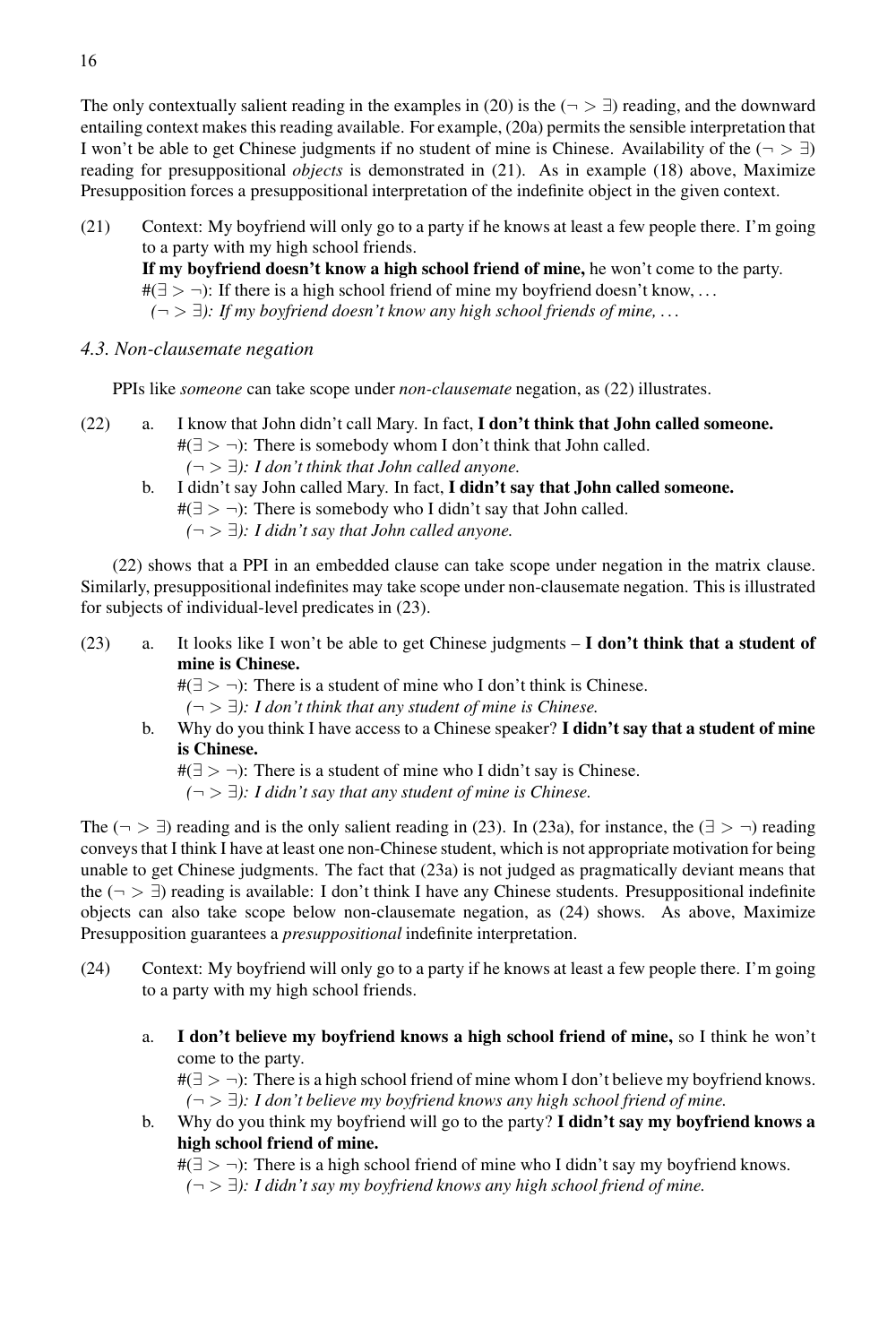#### *4.4. Intervening scopal elements*

An intervening scopal element allows PPIs (e.g. *someone*) to take scope under negation:

(25) John didn't always call Mary. In fact, **he didn't always call someone.**  $\#(\exists > \neg > always)$ : There is somebody whom John didn't always call. #*(*¬ > always > ∃*): Sometimes John didn't call anyone.*

The scopal element *always* licenses ( $\neg > \exists$ ) scope, and specifically ( $\neg > \text{always} > \exists$ ) scope, in (25). An intervening scopal element also allows a presuppositional indefinite to take scope below negation, as (26) illustrates for the subject of an individual-level predicate.

(26) In some semesters, I can't get Chinese judgments – **a student of mine isn't always Chinese.**  $\#(\exists > \neg > always)$ : There is a student of mine who is sometimes not Chinese. #*(*¬ > always > ∃*): Sometimes (i.e. in some semesters) no student of mine is Chinese.*

*Always* in (26) must take scope below negation, and for pragmatic reasons the indefinite subject of an individual-level predicate must take scope below *always*. The only non-deviant reading of (26), i.e.  $(\neg > always > \exists)$  scope, is available, just as it is for other PPIs. For presuppositional indefinite objects, consider the contrast between (27a) and (27b). (27b) has an intervening scopal element between negation and the indefinite, whereas (27a) does not.

- (27) Context: John is a college student.
	- a. #**John doesn't like a professor of his**, so he has nobody to invite to the student-faculty dinner.

 $#(\exists > \neg)$ : There is a professor of John's whom John doesn't like.

 $$ 

b. John never changes his mind about people. Unfortunately, **John doesn't always like a professor of his.**

 $\#(\exists > \neg > always)$ : There is a professor whom John doesn't always like.

#*(*¬ > always > ∃*): Sometimes (i.e. in some semesters), John doesn't like any of his professors.*

Since John in (27) is a college student, it is presupposed that he has professors, made salient by the context. The indefinite *a professor of his* must therefore be interpreted presuppositionally. This is confirmed in (27a), where the  $(¬ > ∃)$  reading is unavailable. The intervening quantificational element *always* allows the indefinite to take scope below negation, as evidenced by (27b) being pragmatically acceptable, unlike (27a).

#### *4.5. Summary*

In this section, I have demonstrated that presuppositional indefinites behave just like other PPIs. They cannot take scope directly below clausemate negation in a matrix environment. However, they can take scope below negation in a downward-entailing environment, when the negation is in a higher clause, or when an intervening scopal element is present. This confirms that presuppositional indefinites are PPIs. Note that there is no difference in the behavior of subjects and objects with respect to the data discussed in this section.

#### **5. Some Earlier Approaches**

In this section, I discuss previous proposals that account for some of the data addressed in this paper. The proposal I make is along the lines of Spector (2004) and Vanden Wyngaerd (1999), but I argue that their accounts don't quite make the right generalizations. The proposal made by Mayr & Spector (2010) is different in spirit, and I highlight some empirical problems it faces.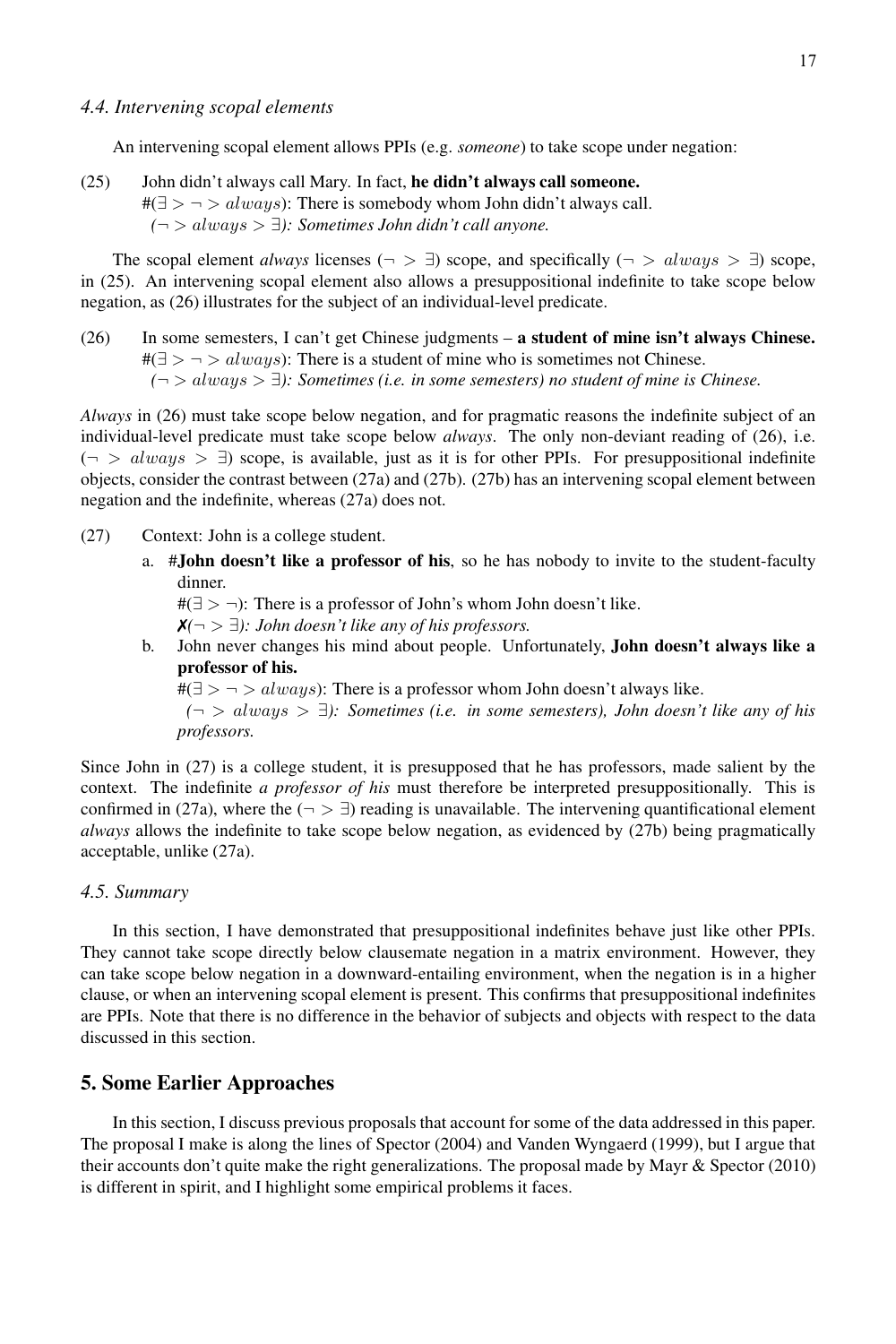#### *5.1. Spector (2004)*

Spector (2004) proposes that *subject* indefinites, but not object indefinites, are PPIs. Empirically, I have argued above that presuppositional indefinite *objects* do display PPI properties, while *nonpresuppositional* indefinite subjects do not display PPI properties. Note, also, that Spector's (2004) generalization would be theoretically troubling if it were correct. Familiar PPIs behave like PPIs regardless of syntactic position. A new theory or new stipulations would be needed to allow PPI-status to be position-dependent.

#### *5.2. Vanden Wyngaerd (1999)*

Vanden Wyngaerd (1999) proposes that *all* indefinites are PPIs. I have argued above that nonpresuppositional indefinites do not show PPI behavior, as (28) again illustrates.

#### (28) **John doesn't have a guitar.**

#( $\exists$  > ¬): There is a guitar that John doesn't have. #*(*¬ > ∃*): John has no guitar.*

The indefinite object in (28) is very naturally interpreted below negation. Vanden Wyngaerd (1999) is aware of examples like (28), and proposes that they all contain *metalinguistic* negation. Metalinguistic negation can take scope directly over a PPI (Horn 1989), as (29) illustrates.

(29) First speaker: John lost something. Second speaker: **John didn't** *lose* **something,** he gave something away.  $\mathsf{X}(\exists > \neg)$ : There is something John didn't lose. #*(*¬ > ∃*): John didn't lose anything.*

However, not all instances of  $(\neg > \exists)$  scope with non-presuppositional indefinites can be due to metalinguistic negation. Metalinguistic negation is supposed to be licensed in denial contexts (as in (29)), but a denial context is not required in (28). Moreover,  $(\neg > \exists)$  scope is allowed with a nonpresuppositional indefinite in an environment where  $(\neg > \exists)$  scope is prohibited with a PPI like *some*, as (30) shows.

- (30) First speaker: Is John going to join our band?
	- a. Second speaker: John doesn't have a guitar.  $(¬ > ∃)$
	- b. Second speaker: # John doesn't have some instrument.  $#(\exists > \neg)$ : There is some instrument John doesn't have. ✗*(*¬ > ∃*): John has no instrument.*

Non-presuppositional indefinites can thus take scope under (non-metalinguistic) negation when PPIs cannot. The proposal made by Vanden Wyngaerd (1999) is missing the observation that nonpresuppositional indefinites (as in (30a)) are not PPIs.

#### *5.3. Mayr & Spector (2010)*

Mayr & Spector (2010) propose the Generalized Scope Economy Condition, given in (31).

(31) *Generalized Scope Economy Condition (GSEC):* A covert scope-shifting operation cannot apply if the meaning of the resulting reading is equivalent to or stronger than (i.e. entails) the meaning that would have resulted without it.

As Mayr & Spector (2010) discuss, GSEC correctly predicts that (presuppositional) indefinite subjects in a matrix context cannot scope-shift below negation.

(32) #**A student of mine didn't show up on time**, so I just went home. repeated from (1a)  $#(\exists > \neg)$ : There is a particular student of mine who didn't show up on time. *??(*¬ > ∃*): No student of mine showed up on time.*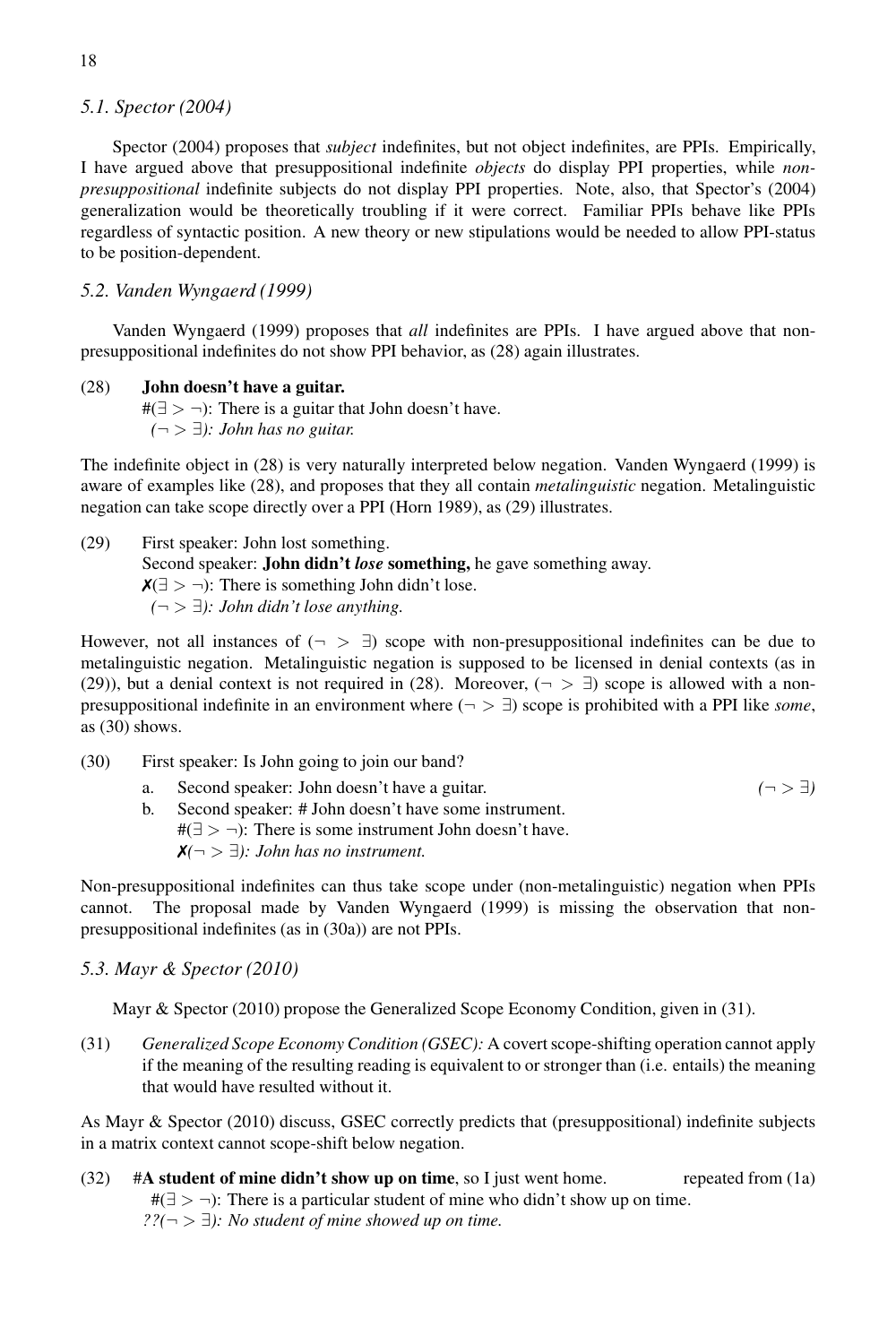The missing scope-shifted ( $\neg$   $\exists$ ) reading in (32) entails the surface ( $\exists$   $>$   $\neg$ ) reading, and is thus correctly blocked by GSEC. GSEC also explains why embedding in a downward entailing context makes the ( $\neg$  >  $\exists$ ) reading available. It does *not* account for the lack of a ( $\neg$  >  $\exists$ ) reading with presuppositional indefinite *objects*, as no scope-shifting is required to obtain that reading. An independent explanation is thus required for those data. More problematically, GSEC incorrectly blocks the  $(\neg > \exists)$  reading for *non-presuppositional* indefinite subjects.GSEC also faces empirical challenges in other domains. For example, GSEC incorrectly predicts that the universal quantifier subjects in (33) should be unable to take scope below negation.

- (33) a. We don't grade on a curve here. **Every student is allowed to get an A.**  $\#(\forall > allowed)$ : No individual student is prohibited from getting an A.  $(allowed > \forall)$ : It is permitted for all students to get A's.
	- b. **Every child is allowed to jump at the same time.**  $\#(\forall > allowed)$ : (no binder for "at the same time")  $(allowed > \forall)$ : It is permitted for all the children to jump at the same time.

The surface ( $\forall$  >  $\neg$ ) reading in (33a) states that no individual student is prohibited from getting an A. It describes a fair grading system but has nothing to do with whether the grading is on a curve, and is thus odd in the context given. (33a) is not judged as odd because the salient ( $\neg$  >  $\forall$ ) reading is available: it is permitted for all students to get A's. GSEC wrongly predicts that this stronger scope-shifted reading should be banned. Mayr & Spector's (2010) proposal thus runs into empirical problems both in regard to the data that is the topic of this paper and in regard to other quantifier scope patterns.

## **6. Conclusion**

In this paper, I have argued that *presuppositional indefinites* are positive polarity items, while *nonpresuppositional indefinites* are not. I discussed two ways of identifying presuppositional indefinites (individual-level predicates and Maximize Presupposition), and showed that presuppositional indefinites have the properties of other PPIs repeated in (34).

- (34) A PPI cannot take scope under negation unless one of the following conditions holds:
	- a. The negated clause is in a downward-entailing context.
	- b. The negation and the PPI are not clausemates.
	- c. There is an intervening scopal element.

An interesting question arises – what exactly is the set of PPIs? What make something a PPI? I want to tentatively suggest that all existential quantifiers over individuals are either negative polarity items or positive polarity items, though sometimes this is obscured by the additional presence of a quantifier over degrees. I leave the investigation of this hypothesis for further research.

## **References**

Baker, C. Leroy (1970). Double negatives. *Linguistic Inquiry* 1:2, 169–186.

Beghelli, Filippo & Tim Stowell (1997). Distributivity and negation: The syntax of *each* and *every*. Szabolcsi, A. (ed.), *Ways of scope taking*, Kluwer Academic Publishers, 71–107.

Diesing, Molly (1992). *Indefinites*. MIT Press.

von Fintel, Kai (1998). Evidence for presuppositional indefinites. MIT.

Heim, Irene (1991). Artikel und definitheit. *Semantik: Ein internationales Handbuch der zeitgenössischen Forschung* 487–535.

Horn, Laurence (1989). A natural history of negation. The University of Chicago Press, Chicago.

Jespersen, Otto (1909-1949). *A Modern English grammar*. George Allen & Unwin Ltd.

Kroch, Anthony S. (1979). *The semantics of scope in English*. Garland.

Ladusaw, William A. (1980). *Polarity sensitivity as inherent scope relations*. Garland.

Mayr, Clemens & Benjamin Spector (2010). Not too strong! Generalizing the Scope Economy Condition. Prinzhorn, Martin, Viola Schmitt & Sarah Zobel (eds.), *Proceedings of Sinn und Bedeutung 14*, 305–321.

Spector, Benjamin (2004). Indefinites in subject position are positive polarity items. *Snippets* 9, 13–14. Szabolcsi, Anna (2004). Positive polarity–negative polarity. *Natural Language & Linguistic Theory* 22:2, 409–452. Vanden Wyngaerd, Guido (1999). Positively Polar. *Studia Linguistica* 53:3, 209–226.